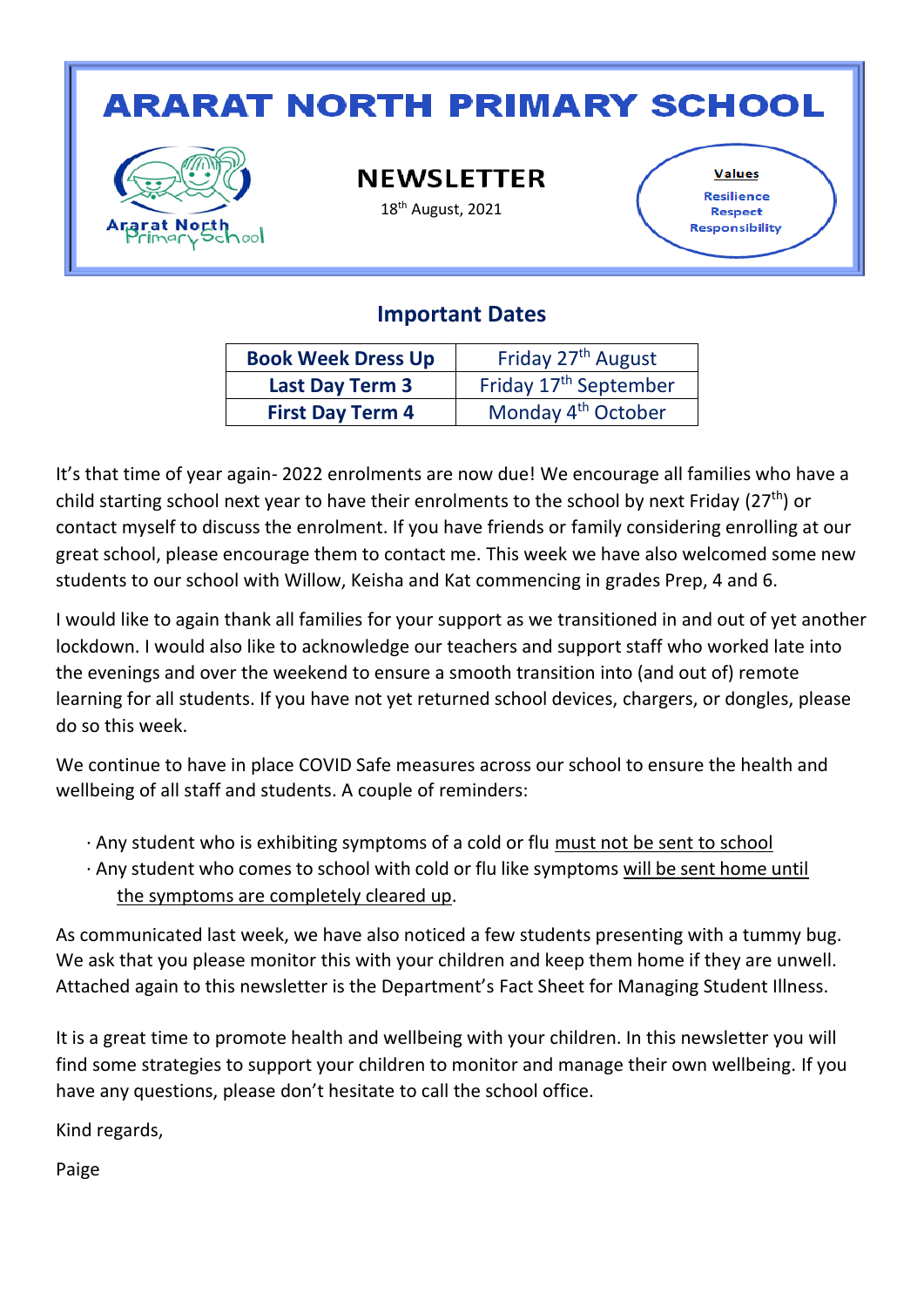

Next Week is **Book Week** and we are celebrating with a **whole school dress up day on Friday August 27!** The theme is 'Old Worlds, New Worlds, Other Worlds' and we encourage all students to come dressed as a character from their favourite book. Those who would like to bring a named copy of their chosen book to accompany their outfit are encouraged to do so. We can't wait to see the creative costumes which arrive on Friday the 27<sup>th</sup>.

### WARM UP WEDNESDAY!!

Next week (25th August), we will also be starting our new '**Warm Up Wednesday'** which will occur every Wednesday. This is optional for any student who wishes to have a hot lunch at school. To warm food, we have pie warmers and an urn (hot water), so students wishing to have their lunch warmed up can bring the following:

- **Pies**
- **Pasties**
- Sausage rolls
- Instant noodles
- Instant soup

Students are to take their lunch to Shayna in the kitchen before school on a Wednesday morning.

Please ensure lunches are labelled with the student's name and that anything to go in the pie warmer is wrapped in foil.

Lunches will be delivered to each classroom at 1 o'clock.

#### 2020 Annual Report to **The School Community**

**School Name: Ararat North Primary School (4995)** 



Our school's **Annual Report** has now been uploaded to our website and can be found under the 'School Documents'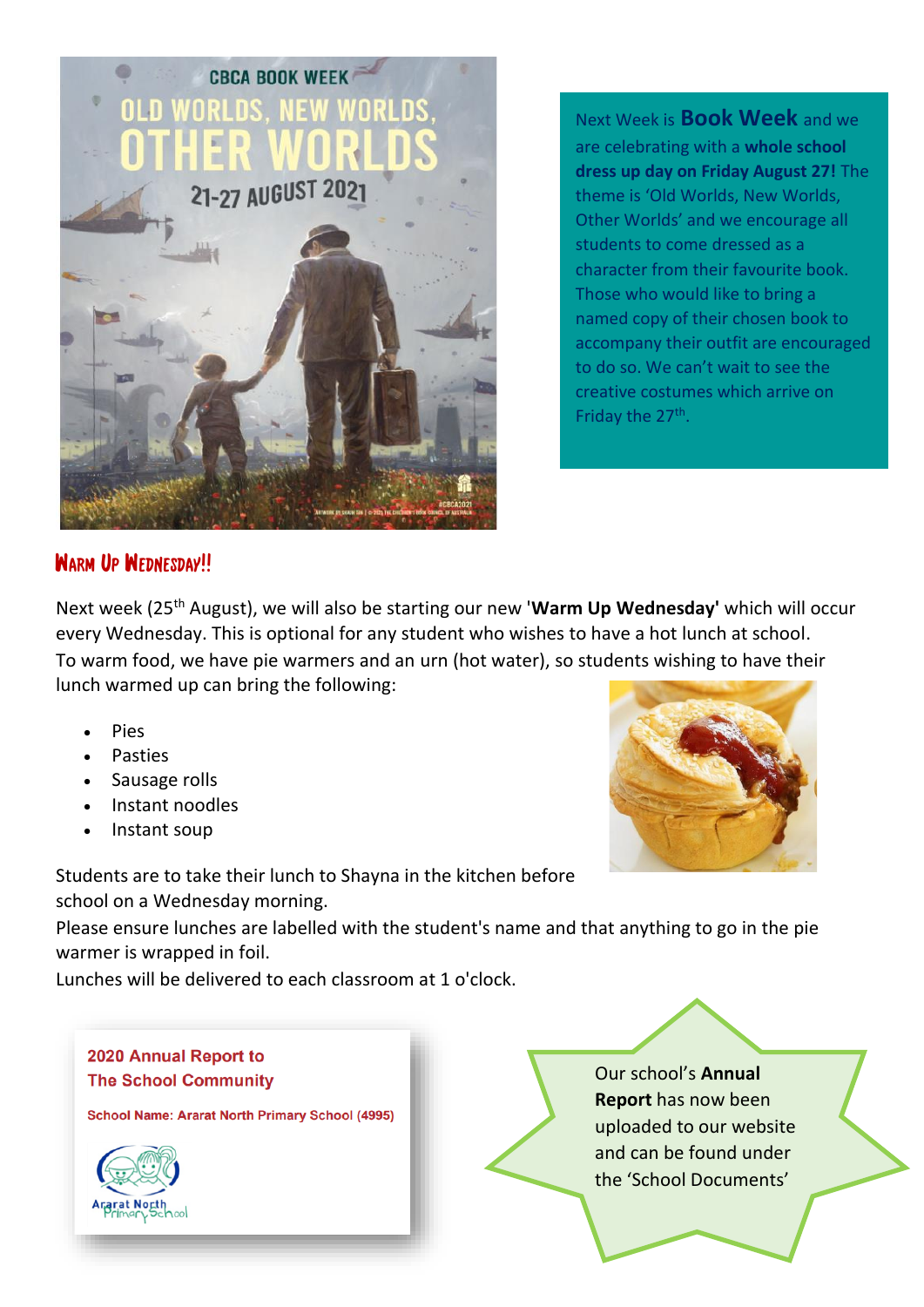



As you may know, this week is **National Science Week** where schools all around Australia celebrate all things Science. This year's focus is on "Food by Design". At

Ararat North Primary, students will be learning all about food. This includes the importance of eating

healthy foods, recommended daily food intakes, and practical topics such as how to cut up and prepare fruit and veggies and how to make a salad sandwich. In the kitchen, we will be cooking scones and



learning how to make fruit smoothies (my favourite) at lunchtimes. It would be great if you could help us celebrate National Science Week here at Ararat North, by doing some cooking with your children.





Wellbeing comes from physical, mental and emotional health. For children and young people, there are many things that build positive wellbeing. Wellbeing can come from:

- Having good relationships
- Understanding and managing their emotions
- Experiencing a sense of accomplishment
- Using our strengths
- Taking part in healthy activities, getting lots of sleep and eating well

| Praise, encouragement &      | <b>Positive self-talk</b>    | Set rules and boundaries       | <b>Getting support</b>        |
|------------------------------|------------------------------|--------------------------------|-------------------------------|
| positive attention           |                              |                                |                               |
| -Give your child praise when | Encourage your child to talk | Clear rules and boundaries     | If you are concerned about    |
| they behave in ways you      | about themselves in a kind   | help children and young        | your child's wellbeing,       |
| want to encourage.           | and positive way. When you   | people feel safe. Involve your | contact their classroom       |
| -Give your child attention-  | hear them talking about      | child in making the rules and  | teacher or Miss Gibson. You   |
| play a game with them or do  | themselves that isn't kind,  | they will be more likely to    | can also contact Parentline   |
| an activity together.        | you can:                     | stick to them. Negotiating     | 13 22 89- a phone service for |
| -Let your child know you are | -Draw their attention to it  | rules is a way of showing      | parents and carers of         |
| proud of them.               | -Ask them if what they are   | respect for their growing      | children from birth to 18     |
|                              | saying is true               | maturity.                      | years old which offers        |
|                              | -Get them to think of a more |                                | confidential and anonymous    |
|                              | helpful thought              |                                | counselling and support for   |
|                              |                              |                                | parenting issues.             |